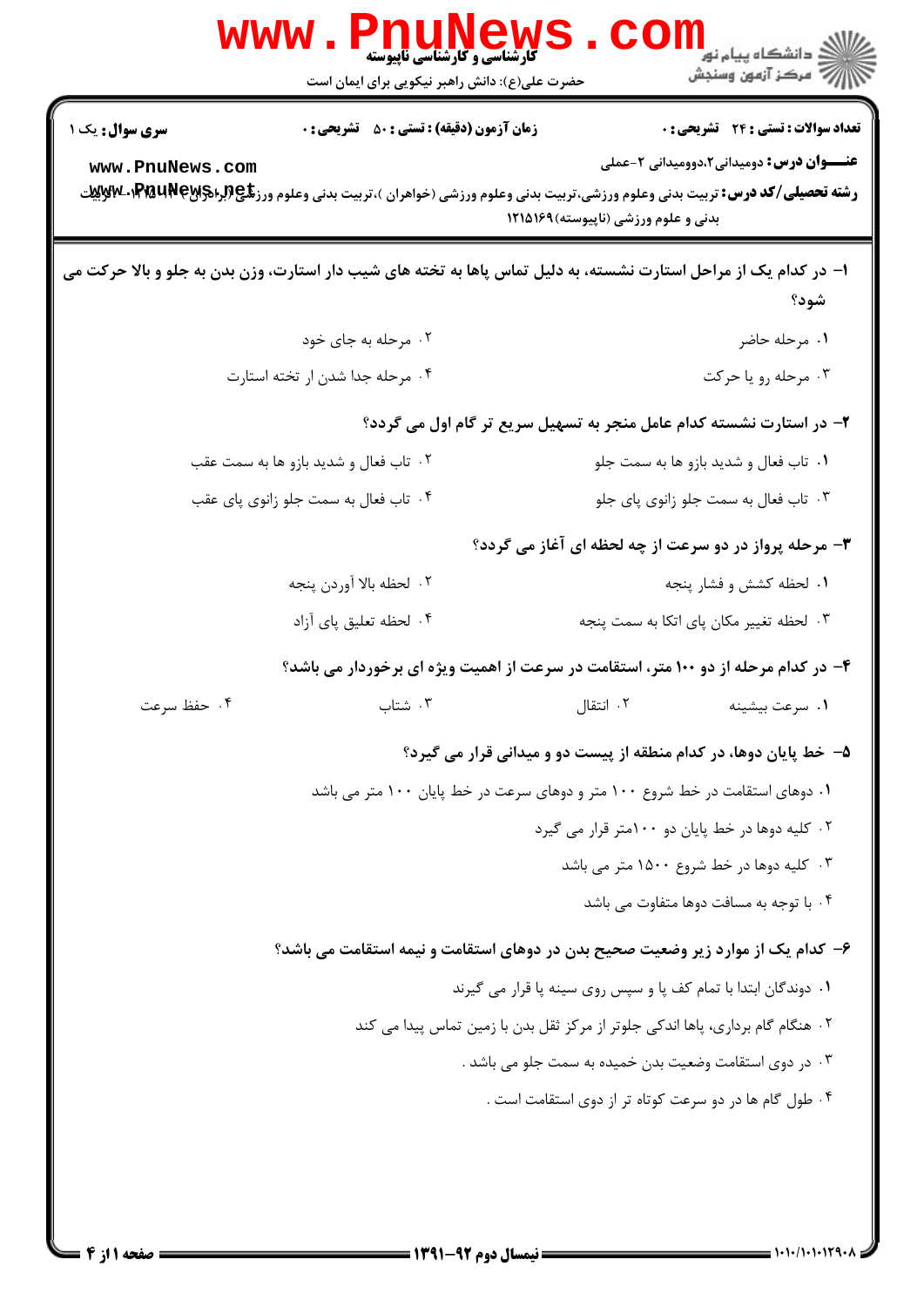|                                                                              | <b>WWW.PNUNews</b><br><b>گارشناسی و کارشناسی ناپیوسته</b><br>حضرت علی(ع): دانش راهبر نیکویی برای ایمان است |                                      | ڪ دانشڪاه پيا <sub>م</sub> نور ■<br>/> مرڪز آزمون وسنجش                                                                                                                                        |
|------------------------------------------------------------------------------|------------------------------------------------------------------------------------------------------------|--------------------------------------|------------------------------------------------------------------------------------------------------------------------------------------------------------------------------------------------|
| <b>سری سوال : ۱ یک</b>                                                       | <b>زمان آزمون (دقیقه) : تستی : 50 ٪ تشریحی : 0</b>                                                         |                                      | <b>تعداد سوالات : تستی : 24 ۔ تشریحی : 0</b>                                                                                                                                                   |
| www.PnuNews.com                                                              |                                                                                                            | بدنی و علوم ورزشی (ناپیوسته) ۱۲۱۵۱۶۹ | <b>عنـــوان درس:</b> دومیدانی2،دوومیدانی 2-عملی<br><b>رشته تحصیلی/کد درس:</b> تربیت بدنی وعلوم ورزشی،تربیت بدنی وعلوم ورزشی (خواهران )،تربیت بدنی وعلوم ورز <b>شگی(لبرادPMUN</b> ey۱Ş۶ کاپلایت |
|                                                                              |                                                                                                            |                                      | ۷– کدام عبارت از قوانین صحیح در دوهای استقامت و نیمه استقامت می باشد؟                                                                                                                          |
|                                                                              |                                                                                                            |                                      | ۰۱ در مسابقات پیاده روی در پیست، شرکت کننده با کسب اجازه از داور می تواند از مسابقه خارج و مجدداً باز گردد.                                                                                    |
| ۰۲ مقام برندگان براساس عبور هر قسمت از بدن دوندگان از خط پایان تعیین می گردد |                                                                                                            |                                      |                                                                                                                                                                                                |
| ۰۳ ضخامت پاشنه کفش برای دوها حداکثر ۱۳ میلی متر می باشد                      |                                                                                                            |                                      |                                                                                                                                                                                                |
|                                                                              |                                                                                                            |                                      | ۰۴ برای مسافت های تا ۱۰۰۰۰ متر زمان یک صدم ثانیه قرائت و تا یک دهم ثانیه ثبت می گردد                                                                                                           |
|                                                                              |                                                                                                            |                                      | ۸- در دو با مانع، مناسب ترین ًمحل قرار گیری مرکز ثقل پس از فرود کدام است؟                                                                                                                      |
|                                                                              | ۰۲ مرکز ثقل پایین و اندکی عقب تر از پای راهنما                                                             |                                      | ۰۱ مرکز ثقل بالا و اندکی در جلوی پای راهنما                                                                                                                                                    |
|                                                                              | ۰۴ مرکز ثقل پایین و اندکی در جلوی پای راهنما                                                               |                                      | ۰۳ مرکز ثقل بالا و اندکی عقب تر از پای راهنما                                                                                                                                                  |
|                                                                              |                                                                                                            |                                      | ۹- کدام گزینه از تخلف های اصلی پیاده روی می باشد؟                                                                                                                                              |
|                                                                              | ۰۲ زانوي خم                                                                                                |                                      | ۰۱ بالا آوردن بیش از اندازه زانو                                                                                                                                                               |
|                                                                              | ۰۴ به سمت جلو خم شدن                                                                                       | ۰۳ تاب جانبی لگن                     |                                                                                                                                                                                                |
|                                                                              |                                                                                                            |                                      | ∙ا− مهم ترین عامل تاثیر گذار بر مسافت یا ارتفاع پرش ها کدام گزینه می باشد؟                                                                                                                     |
| ۰۴ فرود                                                                      | ۰۳ جهش                                                                                                     | ۰۲ پرواز                             | ۰۱ دورخیز                                                                                                                                                                                      |
|                                                                              |                                                                                                            |                                      | 11- كدام يك از اعمال ذيل نبايد در پرش ها انجام گيرد؟                                                                                                                                           |
|                                                                              | ۰۲ کاشتن فعال سینه پا                                                                                      | ۰۱ افزایش تواتر گام در انتهای دورخیز |                                                                                                                                                                                                |
|                                                                              | ۰۴ کاهش سرعت در انتهای دورخیز                                                                              |                                      | ۰۳ کشیده شدن کامل مفاصل پا، زانو و لگن در لحظه جهش                                                                                                                                             |
|                                                                              |                                                                                                            |                                      | <b>۱۲</b> - ترتیب گام ها در پرش سه گام به چه صورت می باشد؟                                                                                                                                     |
|                                                                              | ۰۲ گام – لی – پرش                                                                                          |                                      | ۰۱ لی – لی – پرش                                                                                                                                                                               |
|                                                                              | ۰۴ لی – گام – لی – پرش                                                                                     |                                      | ۰۳ لی – گام – پرش                                                                                                                                                                              |
|                                                                              |                                                                                                            |                                      | ۱۳- طول دورخیز برای مبتدیان و پرش کنندگان سه گام برجسته بین المللی بهترتیب چندگام می باشد؟                                                                                                     |
|                                                                              | ۰۲ ۱۵ گام - ۲۰ گام                                                                                         |                                      | ۰.۱ کام – ۱۵ گام                                                                                                                                                                               |
|                                                                              | ۰۴ ۱۰ گام – بیشتر از ۲۰ گام                                                                                |                                      | ۰۳ ۸ گام – بیشتر از ۱۵ گام                                                                                                                                                                     |
|                                                                              |                                                                                                            |                                      |                                                                                                                                                                                                |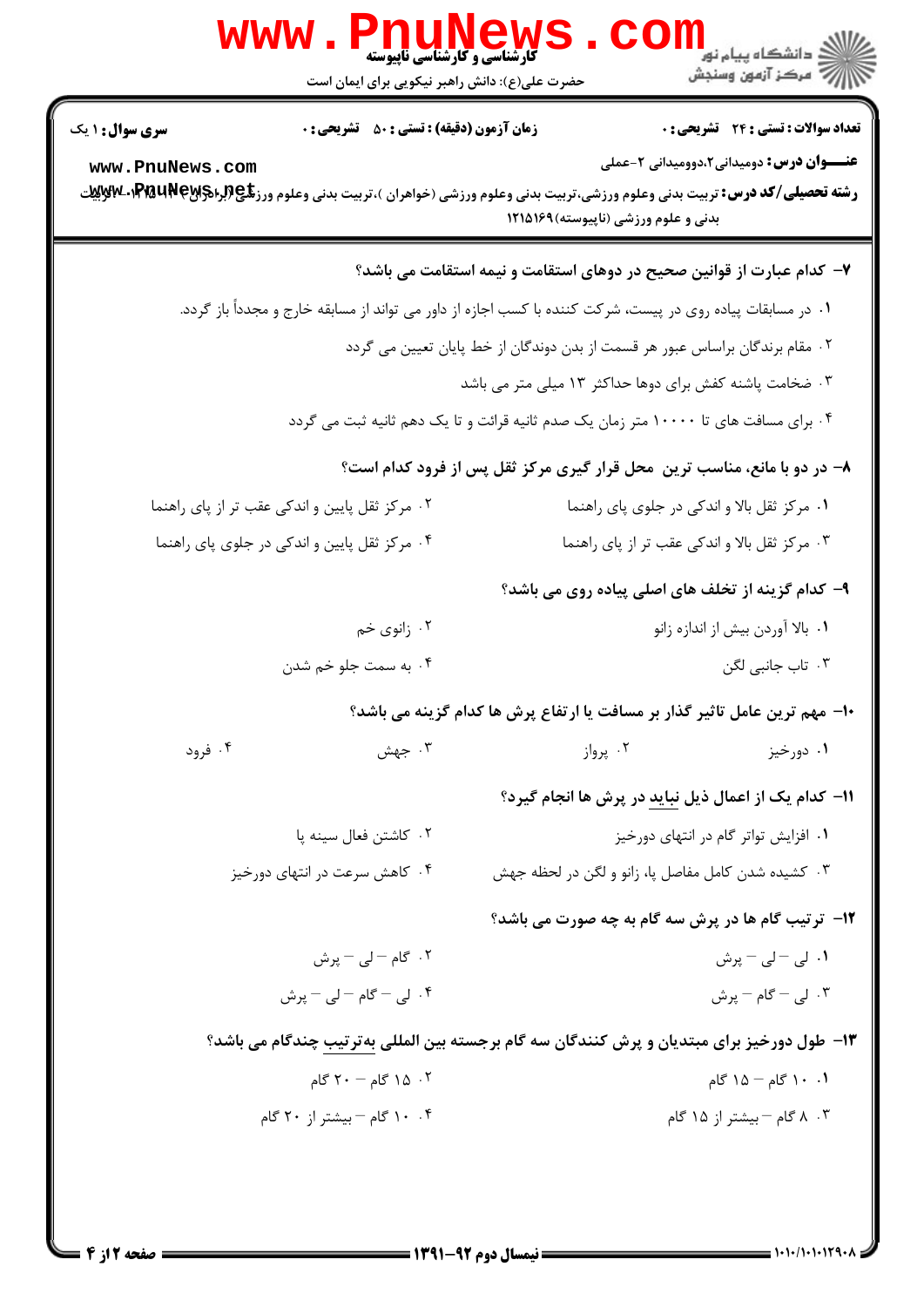|                                                                                                                                                                       | www.PnuNews<br><b>گارشناسی و کارشناسی ناپیوسته</b><br>حضرت علی(ع): دانش راهبر نیکویی برای ایمان است |                                                                                   |                                                 |
|-----------------------------------------------------------------------------------------------------------------------------------------------------------------------|-----------------------------------------------------------------------------------------------------|-----------------------------------------------------------------------------------|-------------------------------------------------|
| <b>سری سوال :</b> ۱ یک                                                                                                                                                | <b>زمان آزمون (دقیقه) : تستی : 50 ٪ تشریحی : 0</b>                                                  |                                                                                   | <b>تعداد سوالات : تستی : 24 ۔ تشریحی : 0</b>    |
| www.PnuNews.com<br><b>رشته تحصیلی/کد درس:</b> تربیت بدنی وعلوم ورزشی،تربیت بدنی وعلوم ورزشی (خواهران )،تربیت بدنی وعلوم ورز <b>شگی(لبرادPMUNew</b> S م <b>ـ PWW</b> ، |                                                                                                     | بدنی و علوم ورزشی (ناپیوسته) ۱۲۱۵۱۶۹                                              | <b>عنـــوان درس:</b> دومیدانی۲،دوومیدانی ۲-عملی |
|                                                                                                                                                                       |                                                                                                     | ۱۴– کدام عبارت در ارتباط با پرش سه گام صحیح می باشد؟                              |                                                 |
|                                                                                                                                                                       |                                                                                                     |                                                                                   | ۰۱ طول چاله پرش سه گام حداقل ۹ متر می باشد      |
|                                                                                                                                                                       |                                                                                                     | ۲ . تخته پرش باید در فاصله ۱۱ متری برای مردان و ۱۳ متری برای زنان کار گذاشته شود. |                                                 |
| ۰۳ حداقل طول دالان دورخیز ۴۵ متر می باشد.                                                                                                                             |                                                                                                     |                                                                                   |                                                 |
|                                                                                                                                                                       |                                                                                                     | ۰۴ تخته پرش دارای ۲/۱۱ متر طول و ۲۲ سانتی متر عرض می باشد                         |                                                 |
|                                                                                                                                                                       |                                                                                                     | ۱۵– در دورخیز پرش ارتفاع به روش فاسبوری، کدام یک از اعمال زیر مناسبتر است؟        |                                                 |
|                                                                                                                                                                       |                                                                                                     |                                                                                   | ۰۱ مرکز ثقل بدن تا حدودی بالا کشیده می شود.     |
|                                                                                                                                                                       |                                                                                                     |                                                                                   | ۰۲ تواتر گام به طور پیوسته کاهش می بابد.        |
|                                                                                                                                                                       |                                                                                                     | ۰۳ رانش فعال از پای چپ یعنی گام آخر صورت می گیرد.                                 |                                                 |
|                                                                                                                                                                       |                                                                                                     | ۰۴ زاویه خم شدن بدن به داخل ، بستگی به سرعت دورخیز دارد .                         |                                                 |
|                                                                                                                                                                       | ۱۶- یادگیری کدام یک از روش های پرش ارتفاع آسان ولی روش نسبتاً کم صرفه ای است؟                       |                                                                                   |                                                 |
| ۰۴ روش قیچی                                                                                                                                                           |                                                                                                     | ۰۲ روش فاسبوری سیسترادل ۴۰ سترادل .                                               | ۰۱ روش ساده                                     |
|                                                                                                                                                                       |                                                                                                     | <b>۱۷</b> – کدام گزینه شرط اصلی برای پرش با نیزه موفقیت آمیز است؟                 |                                                 |
|                                                                                                                                                                       | ۰۲ انتقال حداکثر نیرو و انرژی به نیزه                                                               |                                                                                   | ۰۱ جمع شدن به عقب، کشش و چرخش صحیح              |
|                                                                                                                                                                       | ۰۴ عبور از مانع و فرود مناسب                                                                        |                                                                                   | ۰۳ ترکیب دورخیز و کاشتن صحیح و مناسب            |
|                                                                                                                                                                       |                                                                                                     | 18- در پرش با نیزه، کدام عبارت پیرامون نیزه پرش صحیح می باشد؟                     |                                                 |
|                                                                                                                                                                       |                                                                                                     | ۰۱ شرکت کنندگان می توانند از نیزه سایر پرش کنندگان با اجازه داور استفاده کنند.    |                                                 |
|                                                                                                                                                                       |                                                                                                     | ۰۲ پرش کنندگان حق استفاده از نیزه های شخصی را ندارند.                             |                                                 |
|                                                                                                                                                                       |                                                                                                     | ۰۳ نیزه های پرش را می توان از هر ماده با هر قطر و طولی ساخت.                      |                                                 |
|                                                                                                                                                                       |                                                                                                     | ۰۴ شرکت کنندگان حق استفاده از نیزه آلومینیومی را ندارند.                          |                                                 |
|                                                                                                                                                                       |                                                                                                     | ۱۹- در کلیه پرتاب ها، کدام عامل بیشترین تاثیر را در بُرد و مسافت پرتاب دارد؟      |                                                 |
| ۰۴ عوامل آيروديناميكي                                                                                                                                                 | ۰۳ ارتفاع پرتاب                                                                                     | ۰۲ زاويه پرتاب                                                                    | ۰۱ سرعت پرتاب                                   |